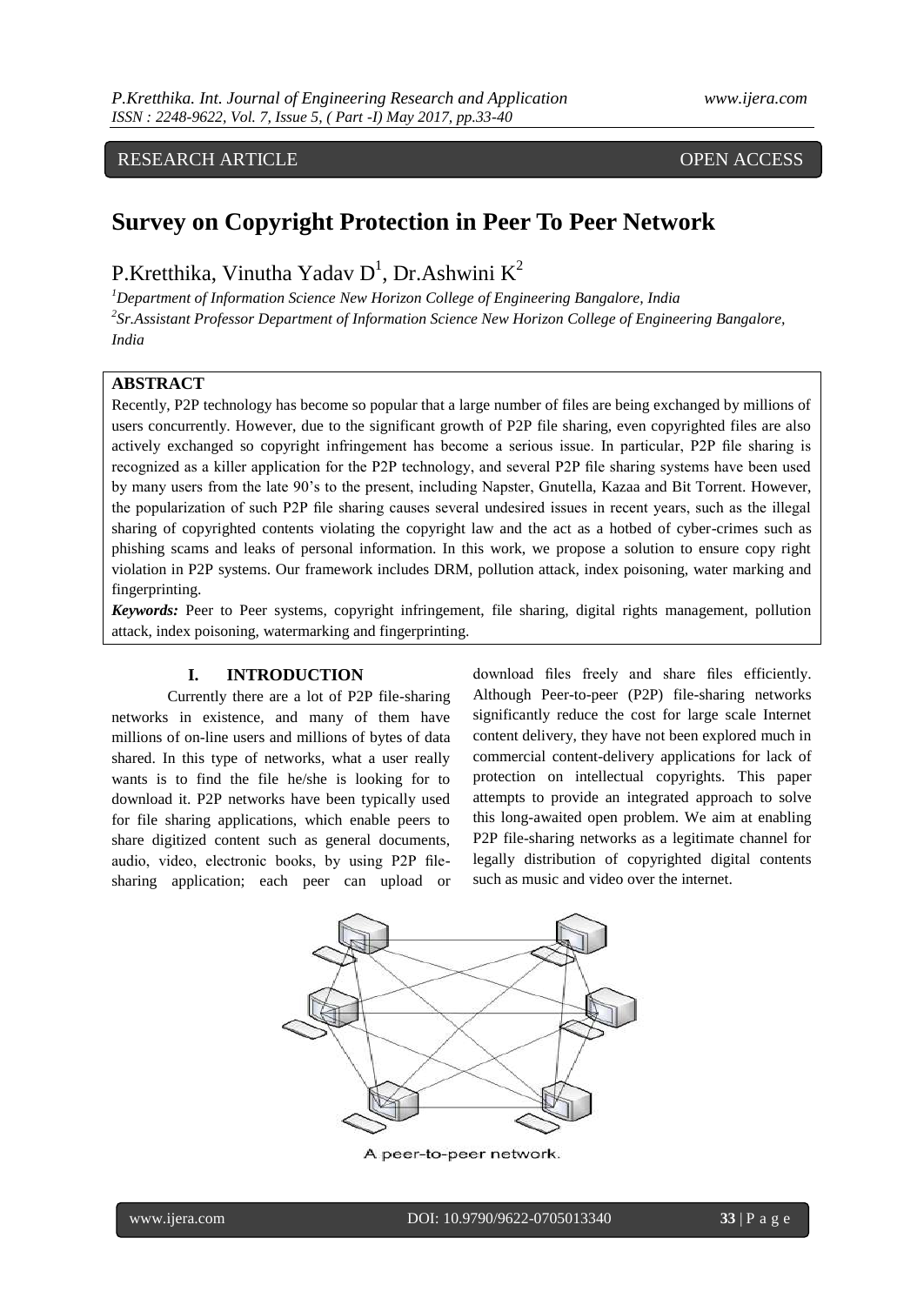Peer to peer is a type of architecture in which nodes are interconnected with each other and share resources without the central controlling server. P2P system allows us to construct such a distributed system or an application in which all resources and data is contributed by the hosts over the network.

P2P system allows us sharing of data at a very large scale without the use of any server whose job is to manage scaling.P2P is used in file sharing, web caching and providing information to the users; Bit Torrent is an example which uses P2P architecture. The models of P2P architecture include purely decentralized systems, centralized system and hybrid system. Purely decentralized models are which there no central server is; all nodes are acting as both client and server. All nodes are getting and sending data to each other and no server is managing them. One of the examples of this model is Gnutela 0.4.One of the disadvantages of this model is that we can"t administrate the network.

Centralized P2P model has a central server whose job is to maintain all the records of files at each node. When a node needs a file it requests the server database and redirects the requesting node to the node which has files. Decentralized P2Ps are classified into structured P2Ps and unstructured P2Ps. Structured P2Ps such as Chord and CAN search files rapidly. However, in order to construct structured topologies, peers in structured P2Ps exchange additional data, and peers are dependent on each other. On the other hand, in unstructured P2Ps, peers are connected randomly and the data placement is largely unconstrained. The system needs low cost to form the topology and low latency to maintain the connection. Prominent examples of unstructured P2P networks are Gnutella and Free net. Hybrid model is a type of model which is introduced to take advantage of both centralized and decentralized system; this model does not use the server hence scalability issue got resolved. One of the examples of hybrid models is Gnutella v0.6. Few issues of this model are loss of distribution and more centralized control.

#### **II. ADVANTAGES AND LIMITATIONS OF P2P NETWORKING**

One of the major advantages to a P2P network is that each time a new node is connected to the network the total capacity of the system increases. This point differs from the client-server model standpoint since the addition of new nodes to a network that connects to a set number of servers could possibly slow data transfers for all of the connected users. Another advantage in regards to a pure P2P network is that there is no single point of failure in the network. One of the weaknesses of P2P networks is that of security. Generally speaking P2P networks are more susceptible to security problems. Security is hard enough in traditional networks that depend on central servers. It's harder still in P2P networks, particularly when you want to authenticate your communication partners and exchange data only with people you trust. One way to combat these security problems in P2P networks is that of a reputation system. Another disadvantage of P2P networks is the high bandwidth usage required. This high bandwidth usage has led to internet service providers starting to throttle or limit P2P traffic.

#### **III. APPLICATIONS**

Some of the general applications for P2P networks include the ever popular file sharing, streaming media, grid computing, instant messaging and voice over internet protocol. The most popular P2P file sharing networks that are still active today include G2, fast track, and Gnutella. The application of sharing files over P2P networks is what first popularized the use of P2P technology. Peer-to-Peer (P2P) networks are extensively used for large-scale file sharing. As more information flows through these networks, people are becoming increasingly concerned about their privacy. The reasons behind the privacy concerns may be various such as avoiding user profiling, tracking and data mining, engaging in legal content sharing that may be deplorable from a political, religious or social point-of-view, or engaging in illegal or incriminating content sharing. Traditional P2P file sharing systems are designed for performance and scalability. These systems take advantage of the large number of interconnected peers<sup>1</sup>, and their idle resources, to more efficiently distribute contents at the cost of requiring peers to publicly advertise what they download. Given that peers form interest-based communities [6], every single connection presents an opportunity for a malicious peer to passively obtain additional information that may enable user's content interests' identification.

Copy right is a right given by the law to the creators of literary, dramatic, musical and artist works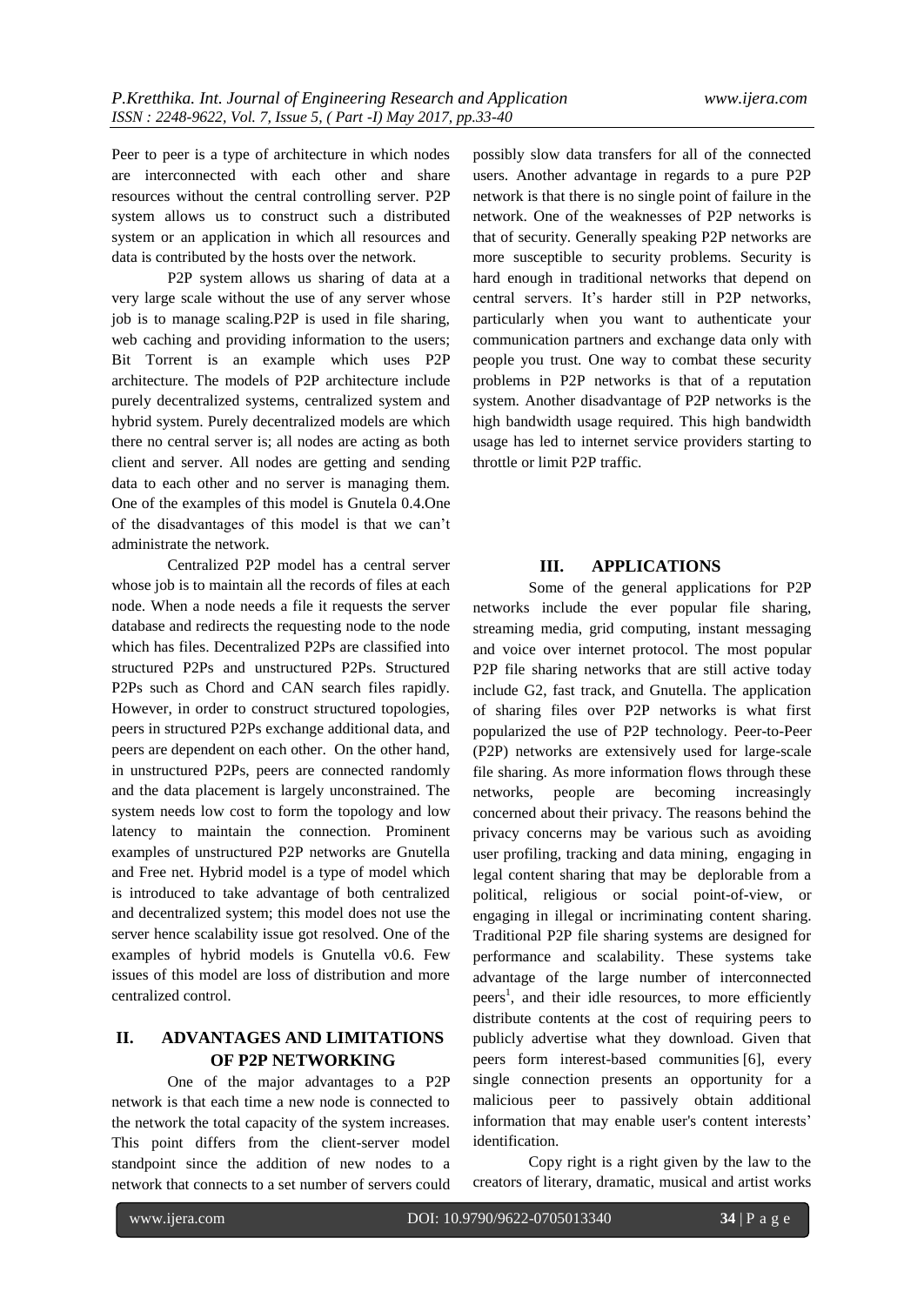and producers of cinematograph films and sound recordings. P2P file sharing of copyrighted works without the permission of the copyright holder is called copyright infringement, the copyright act 1957, governs the laws and applicable rules related to the subjects of copyrights in India. Peer-to-peer file sharing intermediaries have been denied access to safe harbor provisions in relation to copyright infringement. These types of intermediaries do not host or transmit infringing content themselves, but may be regarded in some courts as encouraging, enabling or facilitating infringement by users. These intermediaries may include the author, publishers and marketers of peer-to-peer networking software, and the websites that allow users to download such software.

### **IV. PREVIOUS TECHNOLOGIES**

P2P file-sharing networks have been categorized as the latest generation of Internet content delivery systems. However, lack of copyright protection mechanisms in current P2P applications prevented them from being considered as a viable platform to distribute copyrighted contents. The proposed copyrighted P2P content distribution framework supports P2P networks, either structured or unstructured. In this paper, we propose a *copyrighted P2P* (CP2P) content distribution framework for copyright protection in P2P content delivery.

1. **DRM (Digital Rights Management)** encodes contents using a specific encoding technique so that it could be decoded merely by using specific software and/or hardware. But content can be copied and distributed, making this approach in effective [1].

2. **Pollution attack** is aimed to prevent users from conducting an illegal sharing of copyrighted contents in Fast-track (a P2P file sharing system). It is very specific to Fast-track and cannot work for commercial systems [2].

3. **Index poisoning** scheme for **winny networks**, which is a P2P file sharing system widely used in Japan. This scheme involves a mechanism which removes a copy of the index of illegal files immediately after overwriting the correct copy. The cost of replacing index is high [3].

4. **Index poisoning** is a technique which alters the index of illegal files so that they could not be reached by any peer which wishes to access them through the P2P. The index updating cost is high [4].

5. **Watermarking** is a technique which will encrypt copyright information to the content or otherwise restrict or even block access to the digital content through the internet and the P2P infrastructure which is digital watermarking technique. This technique produces the correspondent watermarking keys distributed within P2P environment [5].

6. **Fingerprinting** scheme is suitable for P2P network which has a basic idea that distributor divides the media content into two parts. Each user gets the same encrypted digital copy from the P2P network and gets a unique decryption key from the content provider. The decryption key is generated from the node"s ID that is derived from anti-collusion code. After decryption, the ID is left into the decrypted digital copy, which can be used to trace the traitors. It will protect multimedia data from illegal redistribution [6]. 7. A system to stop pirated content propagation by utilizing **several attacks to Bit Torrent.** We design a copyright protection system that can delay the propagation of piracy contents in Bit Torrent without modifying the existing system and protocols [7].

8. A new **P2P authorization protocol** (PAP) is developed to distinguish pirates from legitimate clients. A proactive content poisoning scheme is proposed which stops collusive piracy [8].

#### **V. CONCLUSION**

Peer-to-peer networks use a decentralized model in which each machine, referred to as a peer, functions as a client with its own layer of server functionality. First section introduces a concept of peer to peer network and classification based on their architecture and structure of network. Then the second section presents the advantages and disadvantages of peer to peer systems. Third section includes the application based analysis of peer to peer systems. Then we propose a *copyrighted P2P* content distribution framework for copyright protection in P2P content delivery.

#### **REFERENCES**

- [1]. Jungsoo Lee, "P2P Based Private Broadcasting DRM System", "supported by the IT R&D program of Ministry of Knowledge Economy / IITA (Institute of Information Technology Advancement) (2007-S-017-01, Development of user-centric contents protection and Distribution technology).
- [2]. J. Liang, R. Kumar, Y. Xi, and K. W. Ross. "Pollution in P2P File Sharing Systems." In Proc. the 24th IEEE International Conference on Computer Communications (INFOCOM), 2005, pages 1174–1185.